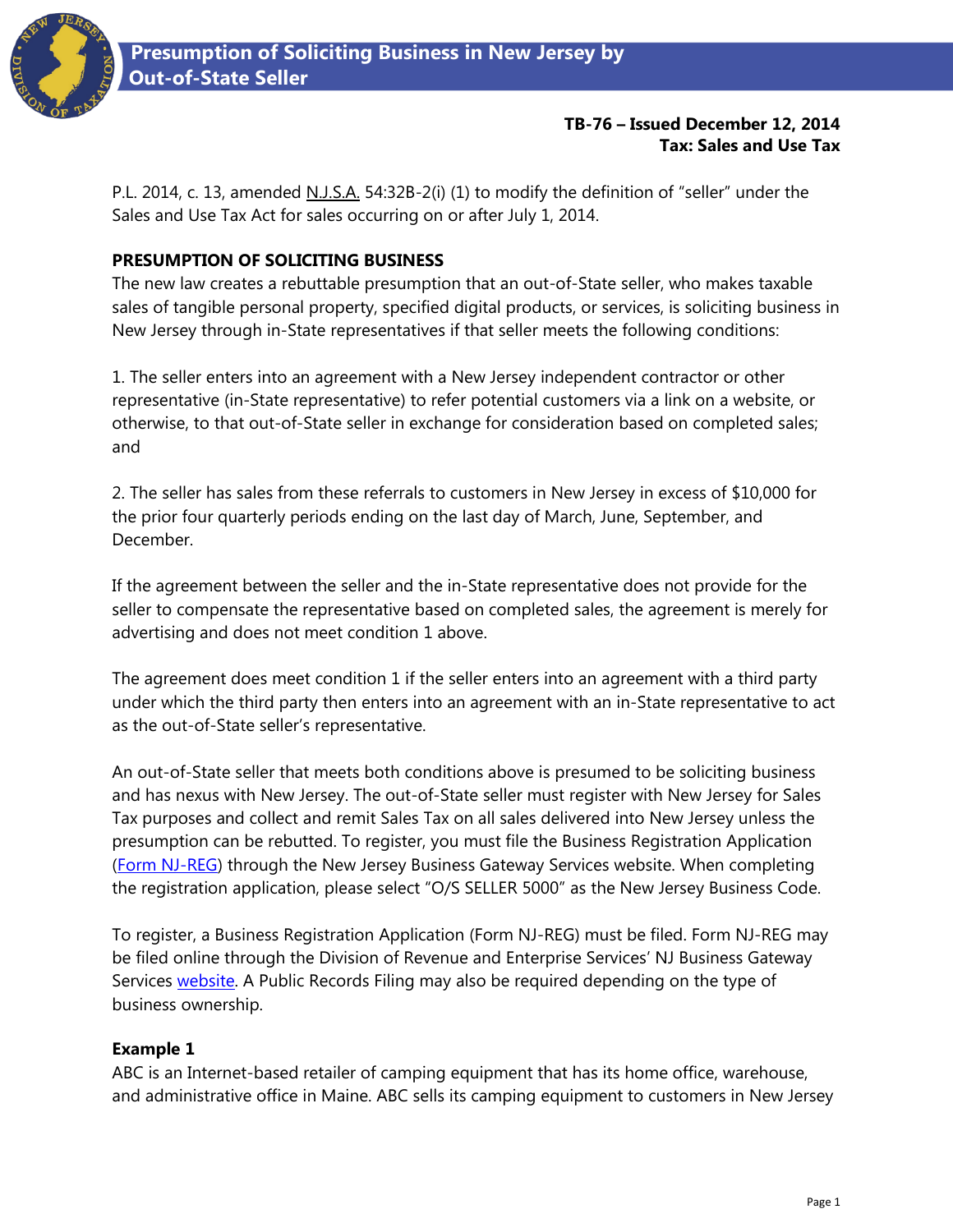and throughout the United States. The camping equipment sold by ABC is delivered by the U.S. Postal Service. ABC entered into agreements with several camping clubs in New Jersey to place links on the out-of-State seller's websites to ABC's website. Under the agreements, ABC pays commissions to the camping clubs based on the completed sales that originate from these links.

ABC's gross receipts from sales resulting from these agreements with the New Jersey camping clubs totaled \$50,000 in the prior four quarterly periods. Thus, ABC is presumed to be soliciting business in New Jersey through the use of in-State representatives, and is required to register for Sales Tax purposes, and collect and remit Sales Tax on all its taxable sales delivered into New Jersey unless the presumption of solicitation can be rebutted.

### **PRESUMPTION OF SOLICITING BUSINESS MAY BE REBUTTED**

An out-of-State seller that is presumed to be soliciting business in New Jersey through in-State representatives may rebut that presumption by establishing that the only in-State activity of the in-State representative(s) on its behalf is placing a link on the in-State representatives' website(s) to the out-of-State seller's website for compensation; and, certifying that none of the in-State representative(s) engage in any solicitation activity in the State targeted at potential New Jersey customers on behalf of the out-of-State seller.

An out-of-State seller will successfully rebut the presumption of soliciting business in New Jersey by meeting both of the following conditions:

## **1. Prohibition Language**

The agreement between the out-of-State seller and the in-State representative provides that the in-State representative is prohibited from engaging in any solicitation activities in New Jersey that refer potential customers to the seller including, but not limited to: distributing flyers, coupons, newsletters and other printed promotional materials, or electronic equivalents, verbal solicitation, initiating phone calls, and sending e-mails; and

# **2. Proof of Compliance**

The out-of-State seller must annually obtain from the in-State representative(s) a signed certification stating that the in-State representative did not engage in any prohibited solicitation activities in New Jersey on behalf of the out-of-State seller at any time during the prior four quarterly periods.

The certification may be submitted in either hard-copy or electronic format and must contain the name, address, and signature of the in-State representative. The certification must also contain a statement that the certification and any information submitted with it are subject to verification and audit by the Division of Taxation.

The out-of-State seller will be considered to have satisfied the second condition if it receives signed certifications from its in-State representatives and accepts the certifications in good faith. The out-of-State seller must retain copies of the certifications and must make the copies available to the Division of Taxation at the Division's request.